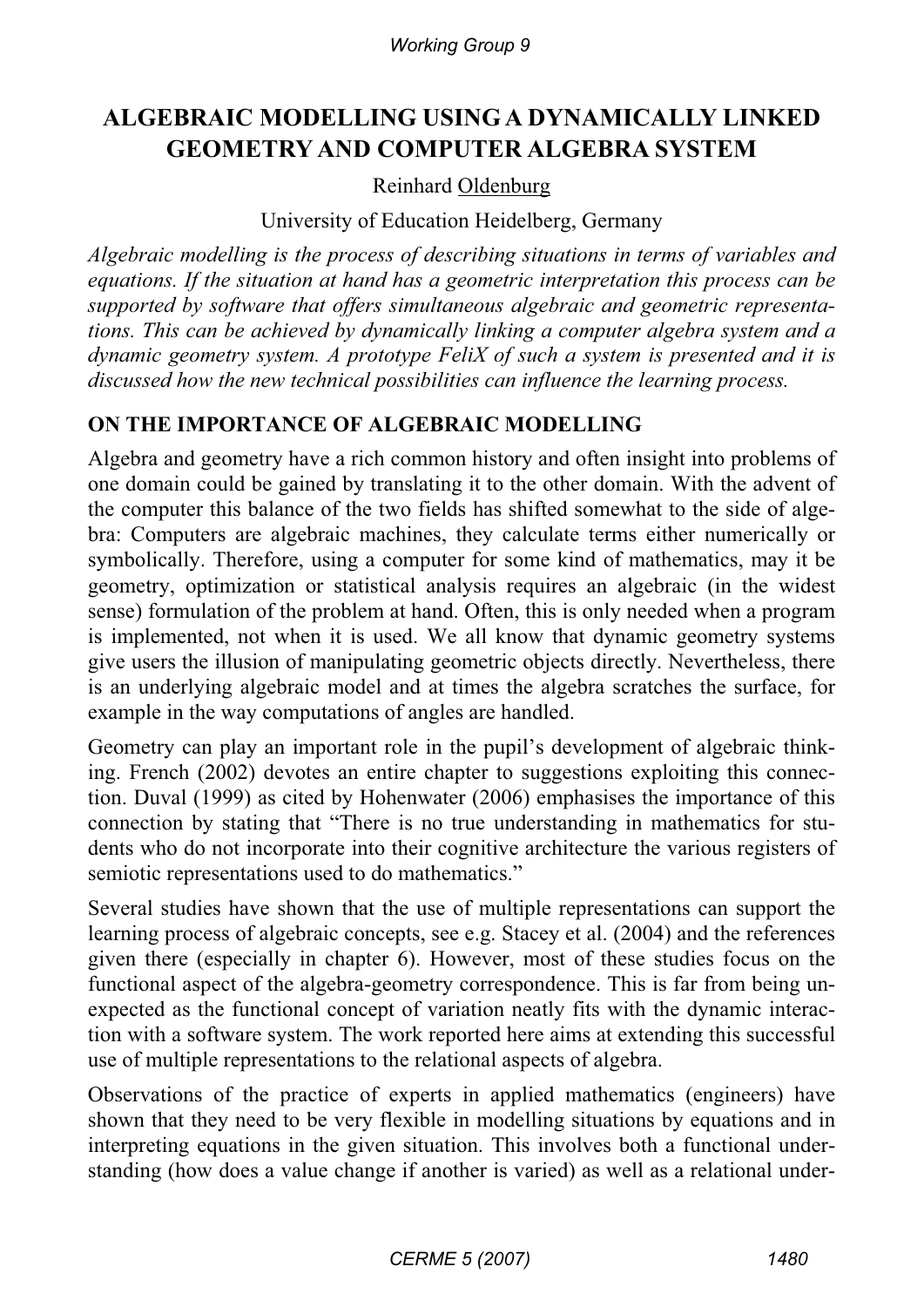standing (what are the constraints imposed by the geometry of the object or by physical laws). The same holds true for the applications of mathematics at the secondary school level. In physics lessons students are required to combine the knowledge on a vertically falling object encoded as an equation  $y = y_0 - \frac{1}{2}gt^2$  with the description of a horizontal movement  $x = x_0 + v_0 t$  by eliminating variables. Another subject is the calculation of currents, resistances and voltages in electric circuits which requires them to algebraically combine equations. A study in Germany (Beckmann 2000) revealed that many students lack the mathematical competencies to handle such physical applications.

In the literature algebraic modelling is almost completely seen from the functional point of view (e.g. Janvier 1996). While this functional approach certainly is of outstanding importance (both for applications as well as for understanding of concepts) it has the tendency to neglect relational aspects.

We conclude that algebraic modelling is an important ability that is worth to support by specialised learning environments. The pedagogical rationale is to enhance students' understanding of algebra and especially equations as a tool for modelling that allows one to express relations and study their meaning. The research questions derived from this are: a) How should a software system be designed that uses geometry to let students explore equations and foster their mental link between algebra and geometry? b) How do students work with such software, what strategies do they develop? c) What impact has the work with the software on the students' concept development?

# **ALGEBRAIC DYNAMIC GEOMETRY SYSTEMS**

Computer tools such as computer algebra systems are perfect tools for experienced algebraic modellers but for beginners they lack interactivity. The user has to pose "what if..." questions in a very concise form (e.g. by deriving equations and plotting them in dependence of a parameter). On the other hand dynamic geometry systems are very explorative environments but they lack the power of algebra. We propose therefore an integration of these two kinds of software.

The kind of system we have in mind shall be called an algebraic DGS or ADGS for short. An ADGS shall offer an algebra window and a geometry window that interact and update each other mutually. These windows shall offer full CA and DG functionality.

The bidirectional connection shall be established on two levels:

On the level of the configuration (algebraically: coordinates) we have the operations of object creation and modification and of entering arbitrary coordinates.

On the level of the geometric relations (algebraically: equations) the user shall be able to impose, relax or modify them in geometric or algebraic form. Especially, the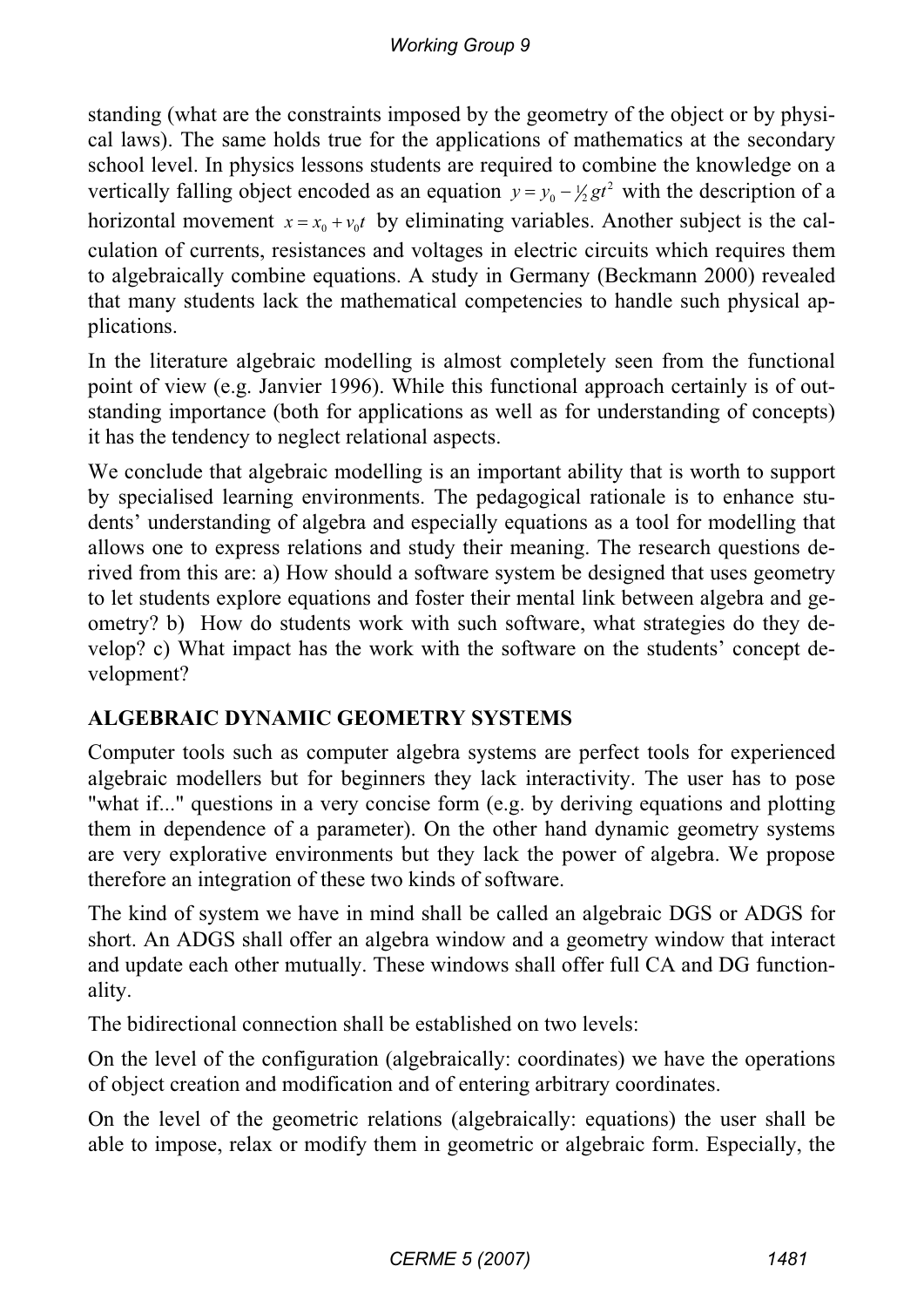user shall be allowed to enter arbitrary equations and inequalities that have to be respected during dragging.

An important point is that the dragging behaviour shall be governed by a simple rule: The user may forbid the movement of certain objects (fixed objects). The others move in such a way that the equations hold. This is, at least in principle, all that needs to be said to explain the systems behaviour.

A prototype of such a system has been called FeliX and it has been first realized in 2002 as an add-on for Mathematica, followed by a version for MuPAD in 2005.

Apart from FeliX there seems to be no other system that aims at this tight integration. Geogebra (Hohenwater 2006) is purely functional, GeometryExpressions (Todd 2006) offers (a subset of) geometric constraints and calculates loci algebraically but lacks the opportunity to enter and investigate algebraic relations freely. Yet other research systems aim at automated geometric theorem proving. None of these systems can claim to offer unlimited multiple representations.

## **THE PROTOTYPE FELIX**

FeliX for the commercial computer algebra system MuPAD is invoked from a Mu-PAD worksheet and the MuPAD window is accessible all the time. Within the worksheet interface one has full read and write access to all objects, coordinates, equations, object creation operations and so on. For example, one may use the MuPAD programming language to automate certain constructions or to make animations. The MuPAD worksheet is the right place to do advanced algebraic manipulations starting from data constructed using the geometric tools. However, for the quick inspection of equations or the input of new equations it is more convenient not to have to switch the window. Therefore, all this information is present in the FeliX window itself as well. It is divided into a sub-window for geometry on the left and the combination of an object browser (for reading and changing coordinates, colours, fixed property, names) and an equation browser (to read, enter and modify equations and inequalities). Moreover, there is a MuPAD input line and output area that enables teletype style interactions with the MuPAD kernel without selecting the MuPAD window. This is convenient if the screen is too small to show both windows in a reasonable size at the same time.

To enter equations, the user, at least at the moment, has to use 1-d math input. Coordinate variables of objects are written for points P as  $x[P]$  and  $y[P]$ , for circles as x[C], y[C], r[C] and for lines as coefficients in the equation  $ax+by=c$ , i.e. as a[L], b[L], c[L]. Further objects are segments, vectors, and curves (which may be function graphs, parametric curves or implicit curves).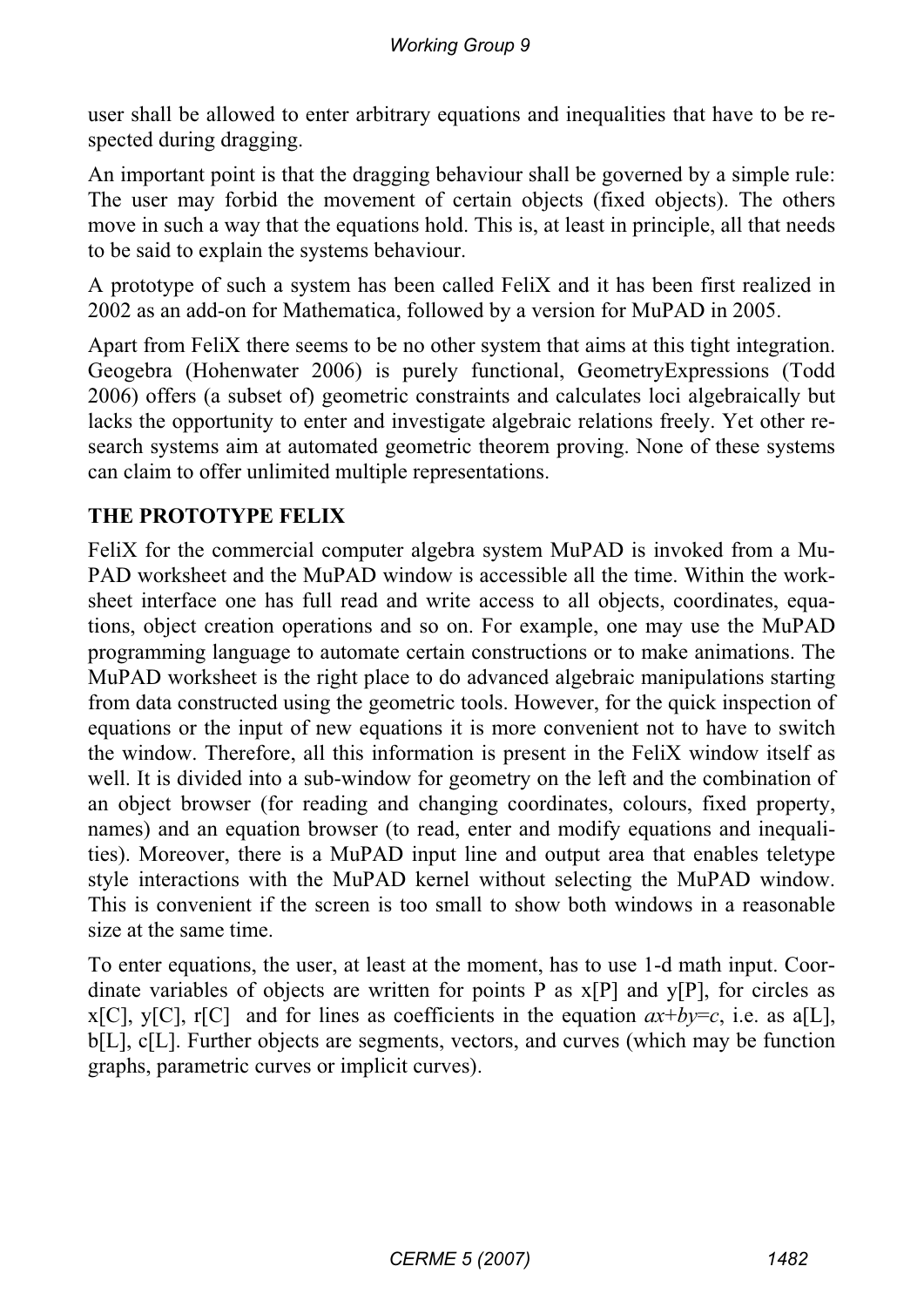

Fig. 1: The structure of the FeliX main window

In the example shown in Fig. 1 the construction consists just of three points. One may e.g. enter the equations  $x[PI]+x[P2]=2*x[P3]$  and  $y[PI]+y[P2]=2*y[P3]$ to declare P3 to be the midpoint of P1 and P2 (in the screenshot some other equations are shown in the equation browser). Or one changes the second equation to  $y[P1]+2*y[P2]=3*y[P3]$  and observes the impact of this "rule".

# **MODELLING EXAMPLES**

Here we list some further examples of modelling tasks that can be handled with FeliX in a novel way. We start with Snellius' law of refraction:

Many physical situations can be modelled by a set of equations. The construction on the right shall be interpreted as a light ray S1 that hits a drop of rain and gets refracted to direction S2. Besides the obvious geometrical incidence relations we only have one physical equation that governs the physical behaviour: Snellius' law. It can be entered almost in the form found in textbooks:

```
sin(anqle(S1,Normal))=1.4*sin(angle(S2,Normal))
        Fig. 2: Rain drop
```


This example shows that modelling with equations in FeliX is not restricted to algebraic equations but can include transcendental equations as well.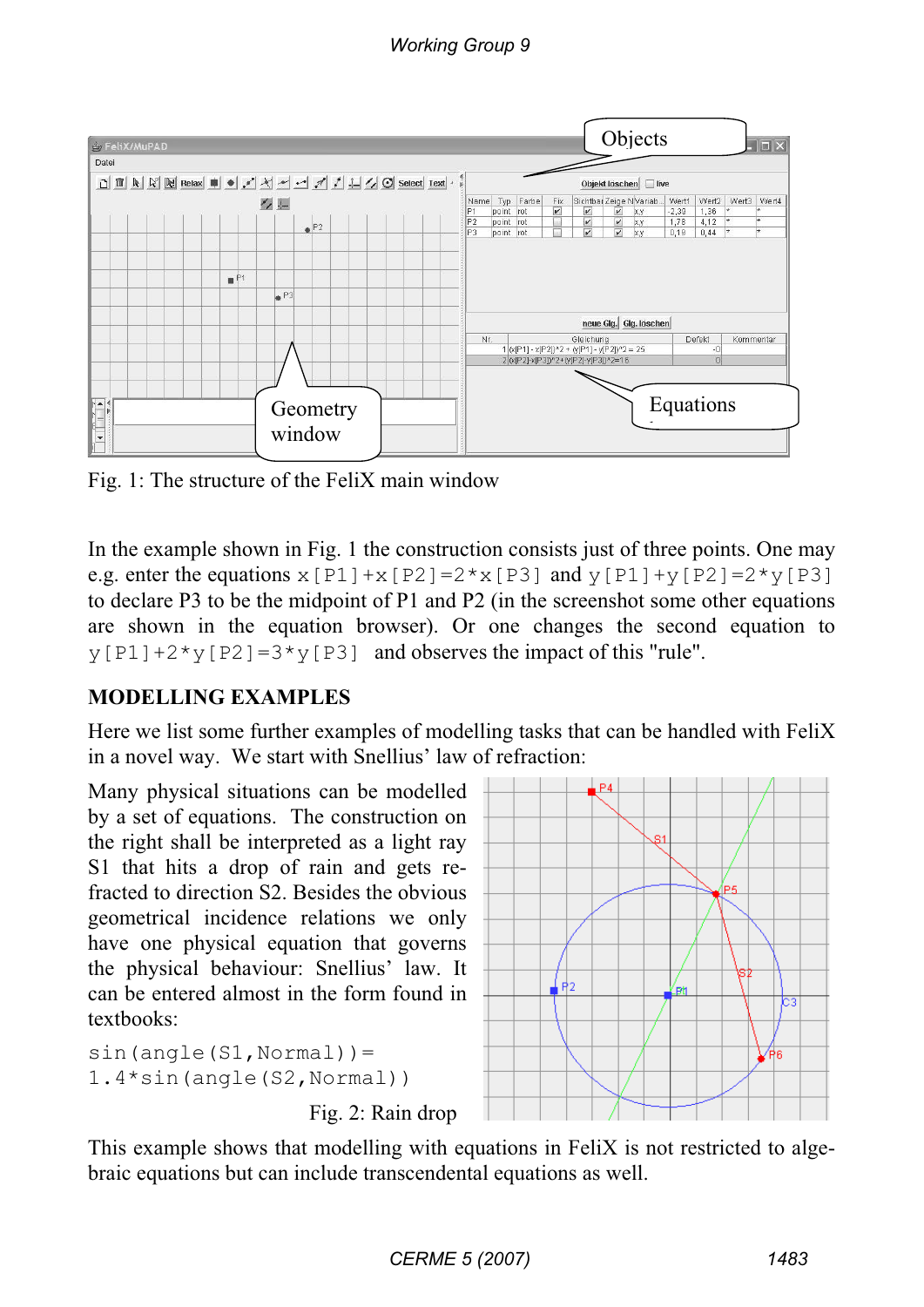# **Modelling coins**

Coins on a table and circles in a dynamic geometry system behave quite differently: In the DGS the radius of a circle may change and the circles may overlap. Students that have mastered the theorem of Pythagoras can add the algebraic rules that are needed to model the physical coin situation.

If there are two circles C1, C2 the following set of equations can be entered into FeliX to make the situation quite realistic:

 $r$ [C1]=2 Fix the first radius  $r[C2] = 2$  Fix the second radius  $(x[C1]-x[C2])^2+(y[C1]-y[C2])^2>4^2$  Distance of midpoints of the circles must be greater than 4.

With these equations in force one may drag one circle with the mouse and push the other around the window. Moreover, one may wish to set the x-axes as a "floor" by demanding  $y[C1]>2$ ,  $y[C2]>2$ .

This example shows that FeliX can handle inequality constraints as well. This is a very important feature, because thinking in inequalities is not adequately supported by current educational software. Related problems for students are to restrict point to move only in a half-circle or inside a lens shaped region.

# **A LEGO robot**

It is important to model situations of interest to the students. A nice example is the analysis of the mechanism of the following little Lego "robot" which is capable of moving along a thread. Observing the real robot is very interesting because its movement is quite involved. The hand goes slowly backwards and then goes forward very quickly. Moreover, it seems not to describe a circle. We will use FeliX to analyze this mechanism.

The natural geometric model (Fig. 4) consists of a point P1 of the axes of the motor, a



circle C3 that describes the orbit of the end of the "elbow", a fixed point P5 where the "lower arm" segment must pass through and a point P7 which is the position of the robot's hand. The distance between P4 (on C3) and P7 must be constraint to be of some fixed value. Plugging this information into FeliX one gets the model of the mechanism that can be moved by dragging P7 or P4. The mechanism can be deformed by moving the circle or by moving P5. FeliX is able to calculate the equation of the orbit of the robot's hand symbolically. In the case at hand, the equation starts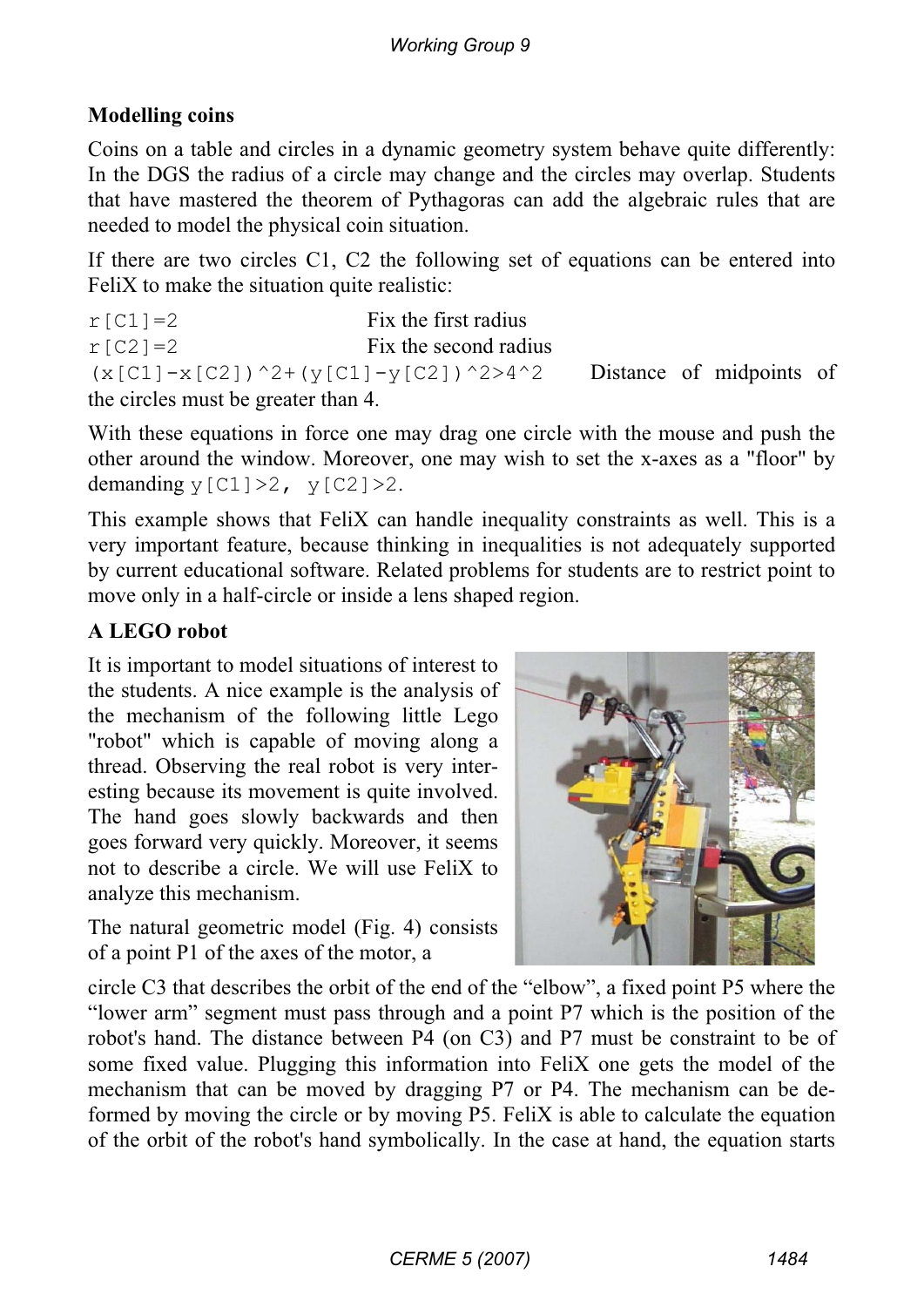# *Working Group 9*

with  $x^6 - 4x^5 \cdot x[P1] - 2x \cdot x[P5] + 3x^4y^2 - ...$  which illustrates that FeliX calculates the orbit symbolically including its dependence on parameters like x[P1].



#### **A 3-bar linkage**

Three-bar linkages have been studied very intensively because they generate complex mathematics from a very simple situation. Such a linkage can be realised e.g. by the following LEGO construction.



Fig. 5: A 3-bar linkage build with 4 LEGO bricks. The lower horizontal segment is considered to be fixed and is therefore not counted as a bar.

One asks for the orbit of the midpoint of the middle segment (see Fig. 5). As long as the linkage forms a parallelogram this is simply a circle, but the linkage has a second configuration in which this midpoint moves on a lemniscate. To investigate this model one simply needs to describe the distance relations realized by the rigid segments. The model then shows precisely the same behaviour as the real linkage and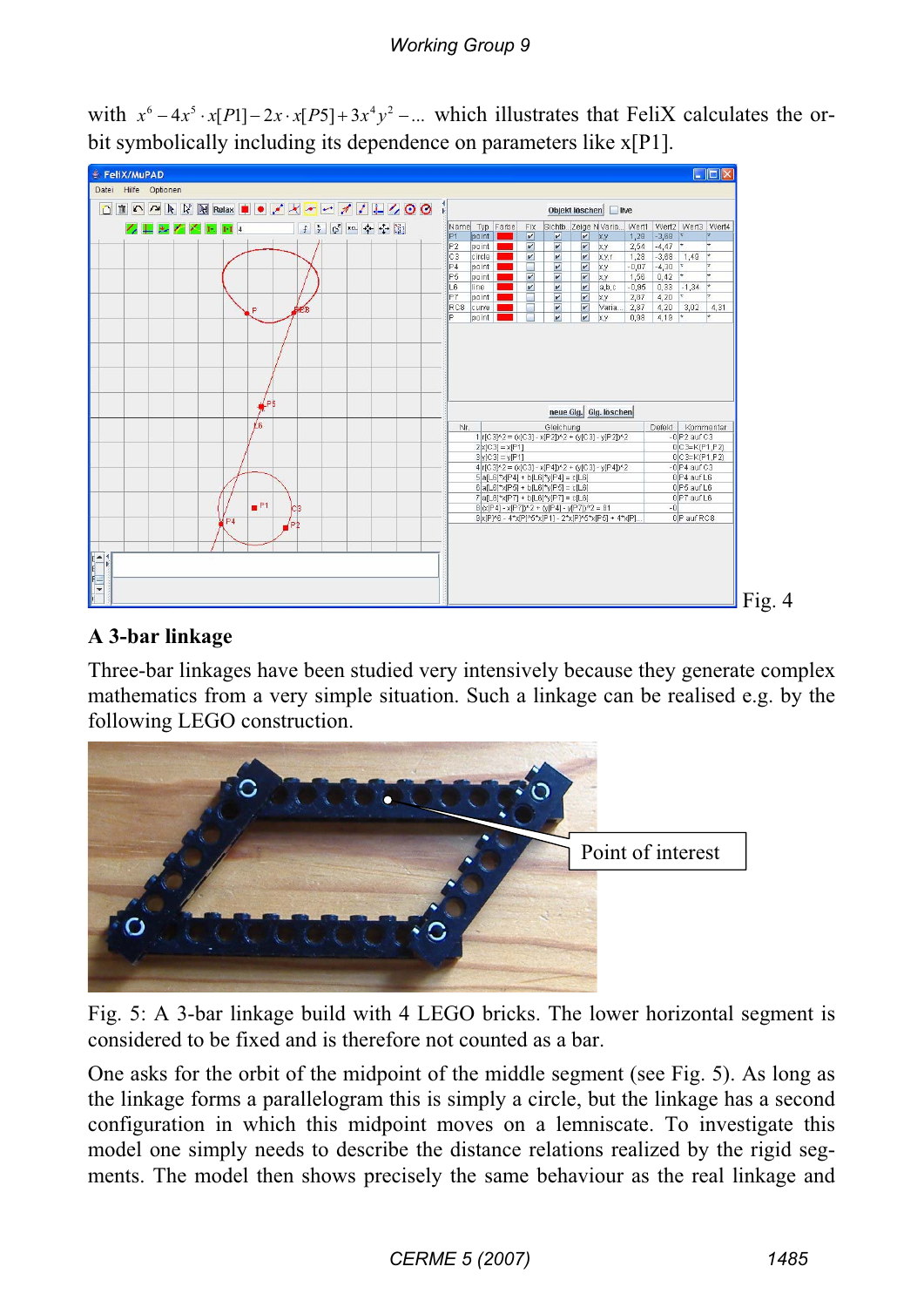FeliX can calculate the symbolic orbit. To cast it into a more readable form we substitute simple values for the coordinates of the endpoints of the lower segment:

• subs(FelixCurves[1][3], xc["P1"]=-8, xc["P2"]=8, yc["P1"]=0, yc["P2"]=0)  $X^2 + Y^2 - 64$   $4 \cdot X^4 + 8 \cdot X^2 \cdot Y^2 - 256 \cdot X^2 + 4 \cdot Y^4 + 768 \cdot Y^2 = 0$ 

As the result is printed in factorized form it is easy to see that the orbits consist of two components, the circle and the lemniscate.

# **A TEACHING SEQUENCE**

In the sections above the technical features of an ADGS have been illustrated. This kind of software can be used in many places in the curriculum from the introduction of Cartesian coordinates and equations to advanced algebraic geometry of curves. As a concrete example we will consider a sequence that has been taught in a 9th grade classroom after introduction of the theorem of Pythagoras. The students had modest experience with a traditional DGS (Euklid Dynageo). The introductory example was to create a point P and enter the equation  $x[P2]+2*y[P]=4$ . Then students had to observe how P can be moved with the mouse. They easily found that P is restricted to a straight line. They typically checked the validity of the equation at various positions of P. Only a minority used knowledge about linear equations from the  $8<sup>th</sup>$  grade from the beginning. In subsequent tasks the students had to modify the equation such that the point comes closer to the origin or that its line has a greater slope. During these activities several students made the mistake not to modify the equation but to add a second equation. As a result, the point was rigid and didn't move at all. This observation brought up lively discussions. The validity of the equations was checked several times and finally the students explained themselves that the points is now at the intersection of the lines defined by the two equations. Then some recalled knowledge about systems of linear 2 by 2 equations and restated the explanation as the point being the unique solution of the system of equations.

This episode from the first lesson with FeliX illustrates typical learning trajectories: In a first approach the students check the dragging behaviour of objects against the equations by calculating if the equations are satisfied. (In fact, I was really surprised to see how many calculations were performed in the beginning. This shows that a very crucial phase of the instrumentation process concerns the building of confidence in the tool. By doing these vast amounts of calculations the students both build up this confidence and fostered their mental geometry-algebra link.) Only after the numerical approach students incorporate concepts like "linear equation" in their argumentation. This pattern could be observed with every new kind of problem introduced, with the "numerical phase" shortening as the confidence in FeliX grew.

The sequence went one with some nonlinear examples and with example that related two points. E.g. the students had to achieve that A is always on the left of B or that B is always exactly one unit "higher" than A. In these examples the facility of FeliX to declare some objects as fixed so that they don't move in response to the movement of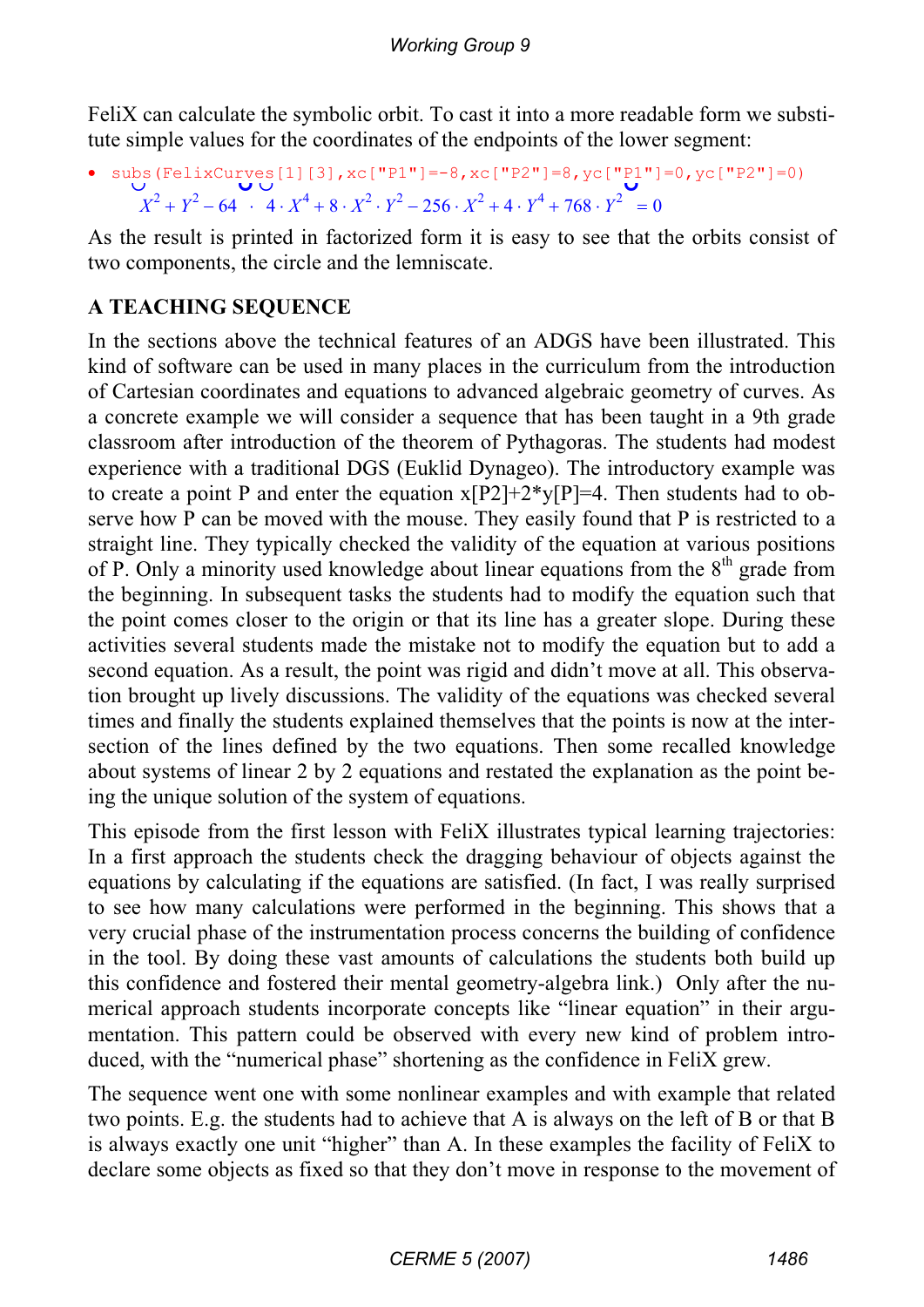other objects was introduced. This technique was very quickly adopted by the students and most of them used it systematically to explore the situation. This observation, the episode with the rigid point subject to two linear equations and further observations e.g. with triangles with sides of fixed lengths show that in a ADGS environment the concept of "degrees of freedom" becomes crucial for the understanding of the behaviour of the construction. It is interesting that the physical term "degrees of freedom" is much better suited to describe this situation than the static mathematical term of "dimension of a solution manifold".

In the next part of the sequence the students had to model geometric distance problems. This started of course with the basic problem of setting the distance between two points to a prescribed value. As can be expected, the students at first made no link to the theory learned before but tried to add simply the x-distance and the ydistance with several students asking about the way the absolute value function can be used in FeliX. This misconception turned out not to be viable when dragging the point. Some students even used rulers on the computer's screen to convince themselves. But then the Pythagorean theorem was used to solve this and a vast set of related problems including e.g. restricting points to lie on or inside or outside a circle, restricting a point to lie inside the intersection of two circles, making a triangle rigid using the SSS congruence theorem, exploring parabolas and ellipses as loci of points.

## **CONCLUSION**

In this paper we have concentrated on FeliX as a modelling tool. There are other features of such a system. From a purely geometric point of view it is interesting to investigate how a construction behaves if certain constraints are set. E.g. one may investigate which kind of constraints suffice to make a quadrilinear rigid. As one does not have to specify a construction sequence, many interesting problems (e.g. trisection of an angle) can be solved without doing constructions.

A first evaluation of FeliX based upon the sequence described above took place early in 2006 with  $9<sup>th</sup>$  graders from a german "Gymnasium". As reported the students were very engaged in formulating equations and in interpreting them. In a final free-answer questionnaire they stated their impression that they better understood what equations between the coordinates of points express. Further results were that they judged FeliX to be easily usable and that the link between algebra and geometry is very clear.

FeliX is free but it requires the commercial computer algebra system MuPAD (www.mupad.com) to run. FeliX can be downloaded from http://www.phheidelberg.de/wp/oldenbur/felix.

#### **REFERENCES**

A. Beckmann: Bereitet der Mathematikunterricht auf die Mathematik im Physikunterricht vor? *mathematica didactica* 23 1 (2000), 3-23.